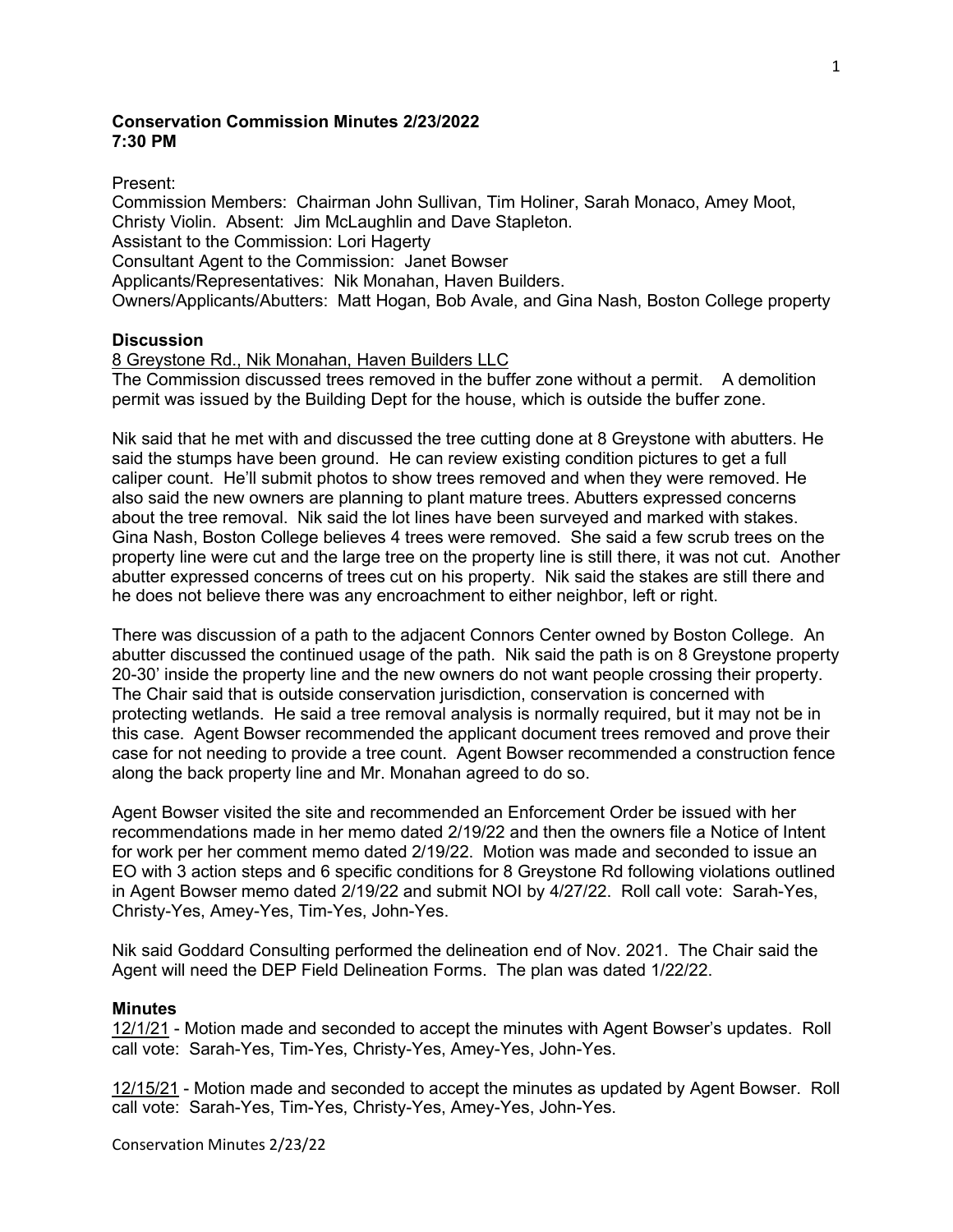## **Votes/Discussion**

Vote draft changes to Ch. 181 Dover Wetlands Protection Bylaw

Motion made and seconded to approve the changes to Bylaw Ch. 181-2. and Ch. 181-6.E. Roll call vote: Sarah-Yes, Tim-Yes, Christy-Yes, Amey-Yes, John-Yes.

## Vote to authorize Chair to sign on behalf of Commission to expend from the Adams Gift Fund

Motion made and seconded to authorize Chairman to sign on behalf of the Commission for the Adams Fund per Gift & Grant Policy. Roll call vote: Sarah-Yes, Tim-Yes, Christy-Yes, Amey-Yes, John-Yes.

DLCT will be collecting funds by March  $25<sup>th</sup>$ .

## Standard Order of Conditions Document

The need for changes was discussed. The item was tabled to the  $2^{nd}$  meeting in March, 3/23/22.

## **Discussion**

The Commission discussed invasive removal at Jewel Field and the Larrabee property. Larrabee Estate has growth of Garlic Mustard and Multiflora Rose invasive plants. The Larrabee Trustees would be contacted for any invasive management work to be proposed there.

## **Agent's Report**

1. Updates on Active Order of Conditions, Permits, Compliance, Enforcement and Wetland Protection Issues

Red Robin 40B Proposal 61-63 County St.-There will be a pre-application meeting with Red Robin, Town Counsel, Tetra Tech, Town Engineer Mike Angieri, Conservation Chair John Sullivan and Consultant Agent Bowser. The Commission discussed the vernal pool. The Red Robin team will file an ANRAD. Deborah Anderson will go back out to the site and delineate to verify if the vernal pool is in BVW or ILSF. Additional discussion added the possibility of a NOI.

Haven Manor -There is an upcoming NOI for Haven Manor for the next meeting, 3/9.

Lot 3,4 Claybrook Rd. – Agent will be scheduling a site meeting with Mark Arnold to evaluate the replication and restoration areas.

## 2. Proposal for free training Program on Mass WPA Regulations by DEP Circuit Rider – buffer zone, vernal pool & habitat protection, stormwater mgmt. standards.

DEP training – Free training is available from the DEP Circuit Rider under the WPA. Agent asked if the Commission would like to schedule. An alternate Wednesday evening was suggested.

Agent draft contract - She has reviewed it and sent it back to the Town Administrator with revisions. Chairman has reviewed. Town Counsel is reviewing. The Commission will review. Agent said their approval is required.